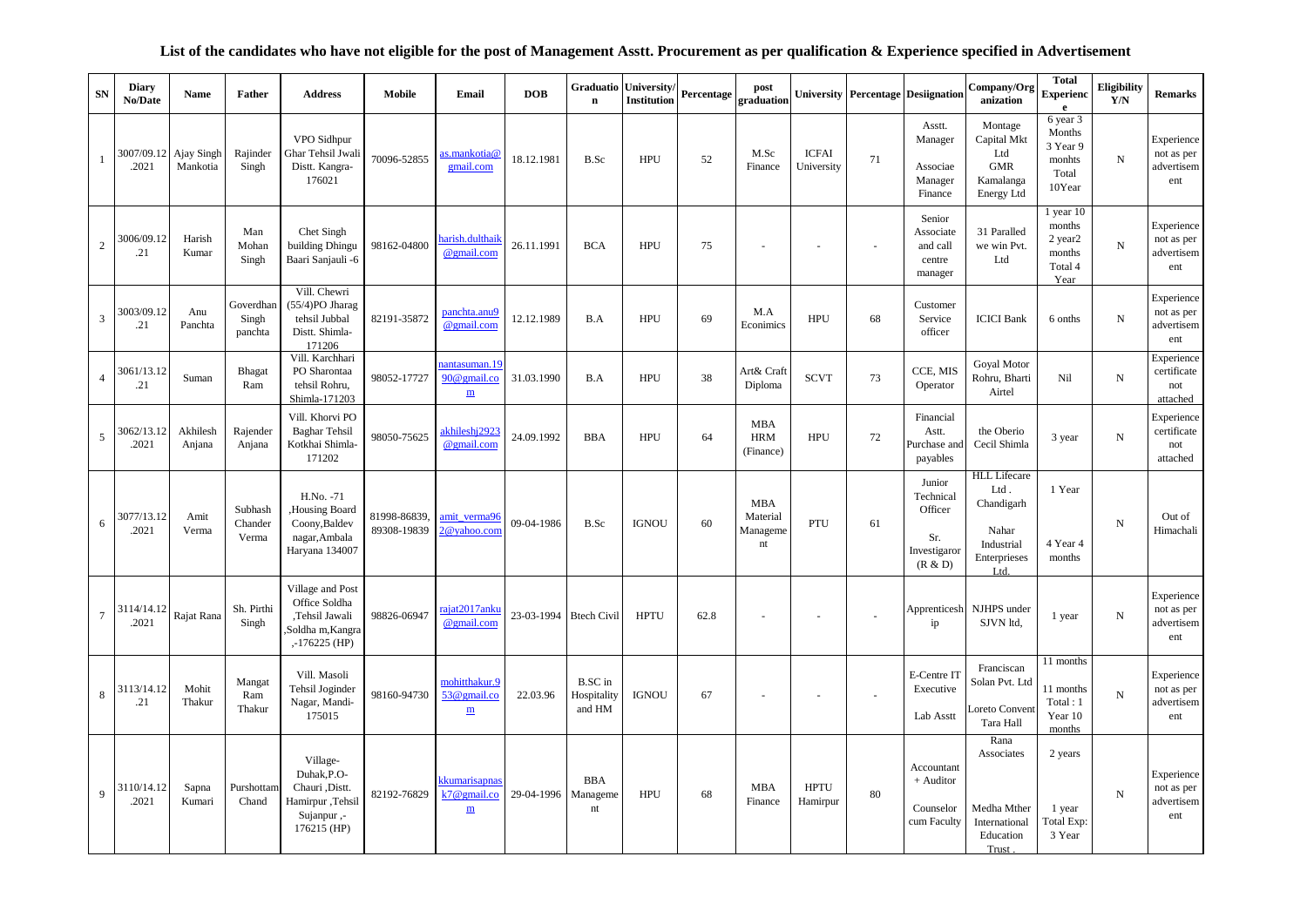| 10 | 3111/14.12<br>.21 |                    | Abhishek Dharam Pal          | Vill. Badhyat PO<br>Bamta Tehsil<br>Sadar Distt.<br>Bilaspur-17001                                        | 70186-81886                 | abhidhiman18<br>0@gmail.com                                          | 15.11.1993 | B.Com                                            | <b>HPU</b>          | 46    | M.Com                    | <b>HPU</b>                      | 49     | <b>NA</b>                                                                     | <b>NA</b>                                                                                                                             | <b>NA</b>                                                                 | ${\bf N}$ | Experience<br>Certificate<br>Not<br>Attached                  |
|----|-------------------|--------------------|------------------------------|-----------------------------------------------------------------------------------------------------------|-----------------------------|----------------------------------------------------------------------|------------|--------------------------------------------------|---------------------|-------|--------------------------|---------------------------------|--------|-------------------------------------------------------------------------------|---------------------------------------------------------------------------------------------------------------------------------------|---------------------------------------------------------------------------|-----------|---------------------------------------------------------------|
| 11 | 3112/14.12<br>.21 | Abhishek<br>Thakur | Sh. Baldev<br>Raj            | Village<br>Badanu, P.O<br>Pandoh Tehsil-<br>Sadar Distt.<br>Mandi 175124<br>(HP)                          | 70184-60957.<br>98052-12285 | thakurabhi310<br>793@gmail.co 31-07-1993<br>$\underline{\textbf{m}}$ |            | Btech<br>Electronics<br>and<br>Communic<br>ation | Baddi<br>University | 57    | <b>MBA</b>               | Sikkim<br>Manipal<br>University | 62.8   | Asstt.<br>Manager                                                             | Yooshin<br>Engineering<br>Corporation                                                                                                 | 3 Year 3<br>Months                                                        | ${\bf N}$ | Experience<br>$\operatorname{Certificate}$<br>Not<br>Attached |
| 12 | 3225/15.12<br>.21 | Vinay<br>Bhatia    | Sh. Uttam<br>Chand<br>Bhatia | Laxmi<br>Villa, Rajhana<br>Road, Nr. Block-<br>44, Phase-2<br>,Sector-4,New-<br>Shimla-171009             | 94183-16650,<br>78320-44388 | vin.dy86@gm<br>ail.com                                               | 04-12-1986 | B.Sc                                             | <b>HPU</b>          | 54.75 | <b>MBA HR</b><br>Mkt     | <b>HPU</b>                      | 66     | Site<br>Supervisor                                                            | Er. Rahul<br>Bhardwaj<br>,(Govt.<br>Contractor)<br><b>306 RAM</b><br>Niwas Village<br>Ridka<br>Tutikandi<br>Shila-171004              | 1 Yr 6<br>Months                                                          | ${\bf N}$ | Experience<br>not as per<br>advertisem<br>ent                 |
| 13 | 3335/17.12<br>.21 | Parul<br>Chauhan   | Sh. Satpal<br>Chauhan        | Village -Rewali<br>,P.O.-Shmathla<br>,Tehsil -<br>Kumarsain, Distt.<br>Shimla-172030<br>(HP)              | 9459821356,<br>70180-48103  | parulchauhan.<br>$20m@$ gmail.c<br>$om$                              | 20-03-1996 | <b>B.Tech</b><br>(Mechanica<br>Engineerin<br>g)  | Baddi<br>University | 71.8  |                          |                                 |        | Graduate<br>Apprentice<br>(Mechanical)                                        | <b>SJVNL</b>                                                                                                                          | 1 Year                                                                    | ${\bf N}$ | Experience<br>not as per<br>advertisem<br>ent                 |
| 14 | 3336/17.12<br>.21 | Priyanka           | Sh. Het<br>Ram               | Block No.-2, Set.<br>No-6, Type-<br><b>III, Barnes Court</b><br>Near Raj Bhavan<br>,Shimla-171002<br>(HP) | 70182-34043                 | thakur19priya<br>89@gmail.co<br>$\underline{\textbf{m}}$             | 28-09-1989 | <b>BALLB</b><br>.Hons                            | <b>HPU</b>          | 62.4  |                          |                                 |        | Legal Cum<br>Probation<br>Officer                                             | District Child<br>Protection Unit<br>Kinnaur                                                                                          | 3 Years 2<br>Months                                                       | ${\bf N}$ | Experience<br>not as per<br>advertisem<br>ent                 |
| 15 | 3381/17.12<br>.21 | Satpal<br>Singh    | Sh. Jaswant<br>Singh         | V.P.O.- Ladraur<br>Tehsil-<br>Bhoranj, Distt.-<br>Hamirpur , 176043<br>(HP)                               | 8219211065                  | atpal456singh<br>h@gmail.com                                         | 15-01-1998 | <b>BSc</b><br>Horticultur<br>$\rm e$             | YSP UHF<br>Nauni    | 64.3  | $\overline{\phantom{a}}$ | $\overline{\phantom{a}}$        | $\sim$ | Student                                                                       | Experiential<br>Learning<br>Program (ELP)<br>and Rural<br>Agricultural<br>Work<br>Experience<br>(RAWE) at<br>YSP, UHF<br>Nauni<br>P.K | 1 Year 5<br>Months                                                        | ${\bf N}$ | Experience<br>certificates<br>not<br>Attached                 |
| 16 | 3398/18.12<br>.21 | Amit<br>Kumar      | Sh. Laik<br>Ram              | House No.-<br>100, Dharam<br>Niwas , Kaithu<br>Annadale, Shimla<br>171003(HP)                             | 7018595540,<br>7559601991   | amit.kumargar<br>g99@gmail.co<br>$\underline{\textbf{m}}$            | 25-01-1986 | B.Com                                            | <b>HPU</b>          | 52    | M.Com                    | <b>HPU</b>                      | 50     | Accountant<br>Data Entry<br>Operator<br>Data Entry<br>Operator<br>/Accountant | Construction<br>Shimla Pvt. Ltd<br>Saraswati Dot<br>Com Pvt<br>Ltd(HPSEBL)<br>Panchayati Raj<br>Training<br>Institute<br>Mashobra     | 4 Year 3<br>Months<br>2 Years<br>1 Year<br>Total - 7<br>Years 3<br>Months | ${\rm N}$ | Experience<br>not as per<br>advertisem<br>ent                 |
| 17 | 3427/18.12<br>.21 | Ashish<br>Sood     | Sh. Kamal<br>Sood            | V.P.O- Bhawarna<br>,Tehsil -Palampur<br>,Distt. Kangra<br>,HP-176083                                      | 9464107346                  | sood.ashish21<br>@yahoo.com                                          | 20-06-1993 | <b>Btech</b><br>Mechanical<br>Engineerin<br>g    | PTU                 | 69.8  | M.Tech                   | PU                              | 71     | Project<br>Associate                                                          | <b>IIT Mandi</b>                                                                                                                      | 1 Year 6<br>Months                                                        | ${\bf N}$ | Experience<br>not as per<br>advertisem<br>ent                 |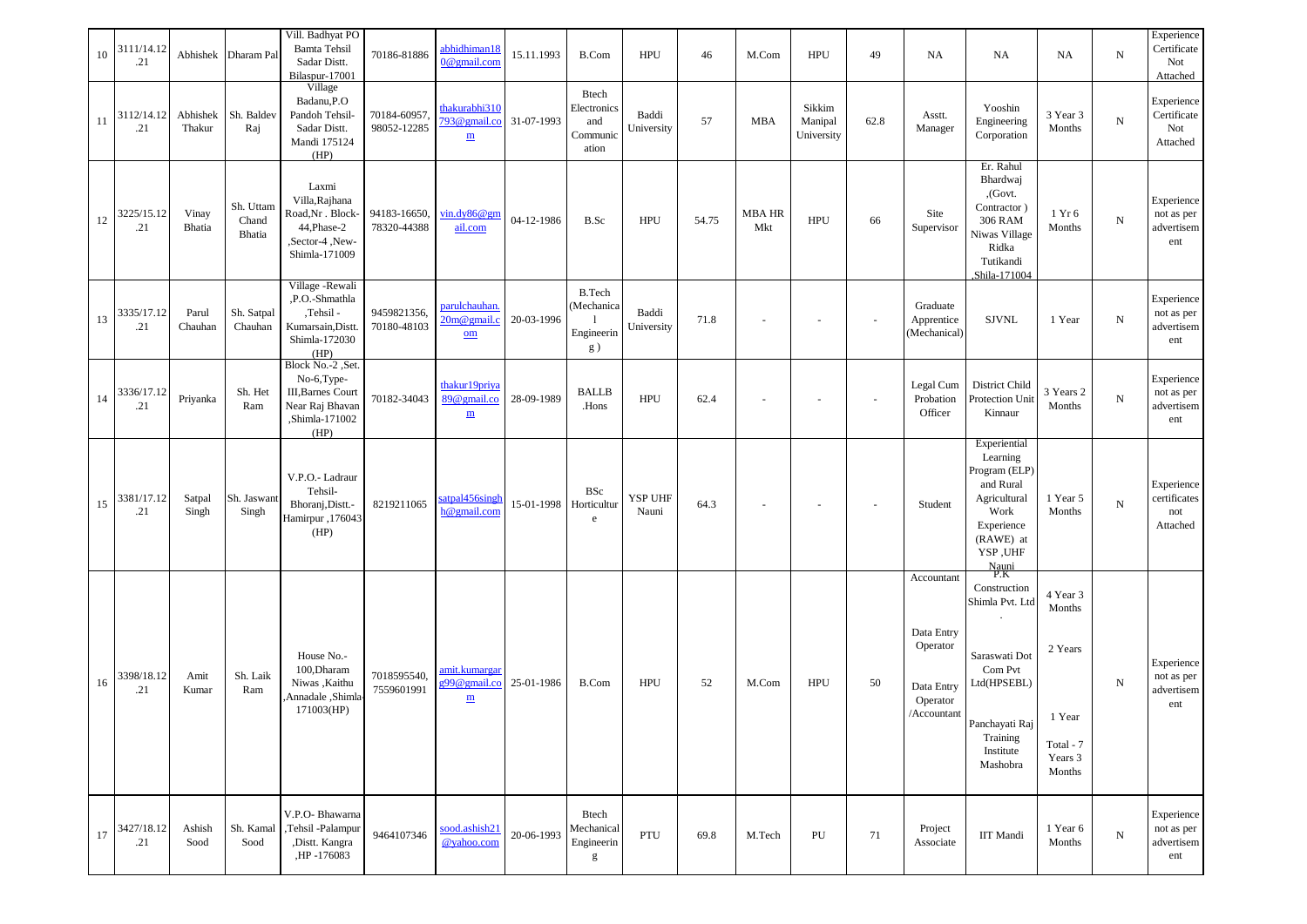| 18 | 3457/20.12<br>.21 | Payal              | Sh.<br>Kanhiya<br>Lal    | Village Kot, P.O.<br>Chunahan, Tehsill<br>Balh , Distt Mandi<br>,HP-175027                                 | 8219556920                | oylma@gmail.<br>com                                          | 05-05-1998 | B,Sc<br>(Hons.)<br>Agriculture                         | Abhilashi<br>University | 69   |                                                               |                               |       | NA                                                           | NA                                                                                                                                                                                    | <b>NA</b>                                                                | $_{\rm N}$     | Experience<br>certificates<br>not<br>Attached                 |
|----|-------------------|--------------------|--------------------------|------------------------------------------------------------------------------------------------------------|---------------------------|--------------------------------------------------------------|------------|--------------------------------------------------------|-------------------------|------|---------------------------------------------------------------|-------------------------------|-------|--------------------------------------------------------------|---------------------------------------------------------------------------------------------------------------------------------------------------------------------------------------|--------------------------------------------------------------------------|----------------|---------------------------------------------------------------|
| 19 | 3482/20.12<br>.21 | Pallavi<br>Chandel | Sh. Suresh<br>Chandel    | Village Danoh<br>,P.O-Bilaspur<br>,Distt. Bilaspur<br>,HP-174001                                           | 8219607703                | pallavichandel<br>$04@$ gmail.co<br>$\underline{\textbf{m}}$ | 22-04-1992 | Btech(Com<br>uter<br>Science<br>Engineerin<br>g)       | <b>HPU</b>              | 69   | Mtech<br>Computer<br>Science<br>and<br>Engineerin<br>$\sigma$ | Jaypee<br>University<br>Solan | 78    | Office<br>Assistant<br>and Client<br>Servicing<br>Executive  | Samrthya<br>Research and<br>Technology<br>,New Delhi                                                                                                                                  | 3 Years 2<br>Months                                                      | ${\bf N}$      | Experience<br>certificates<br>not<br>Attached                 |
| 20 | 3488/20.12<br>.21 | Abhilash           | Sh. Hem<br>Raj           | Village -<br>Dhamrola, P.O-<br>Jakhyol ,Tehsil-<br>Bhoranj<br>Dhamrola(42/73)<br>,Hamirpur,-<br>176045(HP) | 9645357172,<br>7011269657 | abhilashbhard<br>waj514@gmai<br>$1$ .com                     | 27-07-1991 | B.com                                                  | <b>HPU</b>              | 53.7 | <b>MBA</b><br>(Travel and<br>Tourism)                         | <b>CUHP</b>                   | 62.01 | Team<br>Consultant<br>Executive<br>Inbound<br>Tours          | Orange, The<br>Destination<br>Management<br>Company<br><b>CATAI</b> India<br>Pvt. Ltd.                                                                                                | 3 Year 4<br>Months<br>2 Years<br>Total-5<br>Year 4<br>Months             | ${\bf N}$      | Experience<br>certificates<br>not as per<br>advertisem<br>ent |
| 21 | 3510/20.12<br>.21 | Ravi<br>Sharma     | Sh.<br>Rajinder<br>Singh | Village-<br>Kupri, P.O.-<br>Pujarli-2, Tehsil<br>Rohru ,Distt.-<br>Shimla-171205<br>(HP)                   | 9857032905,<br>9459032905 | 22sharma.ravi<br>@gmail.com                                  | 22-03-1988 | B.A                                                    | <b>HPU</b>              | 55   | <b>MA</b> Arts                                                | <b>HPU</b>                    | 48    | Associate<br>Consultant<br>Lead Data<br>Migration            | Sify<br>Technoogies<br>Limited<br>S2 Infotech<br>International<br>Ltd.<br>Aobineers Info<br>System Pvt.<br>Itd                                                                        | 3 Years<br>3 Years 4<br>months<br>2 Years<br>Total-8<br>Year 4<br>Months | ${\bf N}$      | Experience<br>certificates<br>not as per<br>advertisem<br>ent |
| 22 | 3513/20.12<br>.21 | Sushil<br>Sharma   | Sh.<br>Somnath<br>Sharma | Roshni Bhavan<br>,Flat No.-2<br>,Prakash Villa<br>,Navbahar<br>,Shimla 171006<br>(HP)                      | 7650012510                | $\underline{\mathbf{NA}}$                                    | 27-08-1998 | B.Com                                                  | HPU                     | 63.7 |                                                               |                               |       | NA                                                           | NA                                                                                                                                                                                    | <b>NA</b>                                                                | ${\bf N}$      | Experience<br>Not<br>attached                                 |
| 23 | 3602/21.12<br>.21 | Shreya<br>Kalta    | Sh. Tilak<br>Raj Kalta   | House No.-31B<br>,Kalta Niwas<br>Kanlog ,Shimla-<br>171001 (HP)                                            | 9882817776,<br>9459040580 | kaltashreya11<br>@gmail.com                                  | 16-02-1995 | <b>Btech</b><br>Computer<br>Science<br>Engineerin<br>g | <b>HPTU</b>             | 68   | M.Tech(So<br>ftware<br>Enigneerin<br>g)                       | APG<br>Univeristy             | 77.1  | Associate<br>Computer<br>Instructor<br>Executive<br>Helpdesk | 31 Prallel IT &<br><b>BPO</b> Solutions<br>Pvt. Ltd.<br>Central School<br>of Tibetans<br>Chhota Shimla-<br>2<br><b>ICJS</b> Project<br>Directorate of<br>Prosecution<br>,HP ,Shimla-9 | 9 Months<br>7 Months<br>11 months<br>Total - 2<br>year 3<br>Month        | $\overline{N}$ | Experience<br>not as per<br>advertisem<br>ent                 |
| 24 | 3676/21.12<br>.21 | Jhabe Ram          | Sh. Dole<br>Ram          | Post Office -<br>Thachi Tehsil<br>Balichowki<br>Guran (561)<br>,Mandi,-175121<br>(HP)                      | 8219029039,<br>8261080133 | jhaberam326<br>@gmail.com                                    | 16-04-1996 | BA                                                     | <b>HPU</b>              | 75   |                                                               |                               |       | Clark                                                        | Himachal<br>Khadi Mandal<br>Head office<br>Kullu                                                                                                                                      | 3 Years 8<br>Months                                                      | ${\bf N}$      | Experience<br>not as per<br>advertisem<br>ent                 |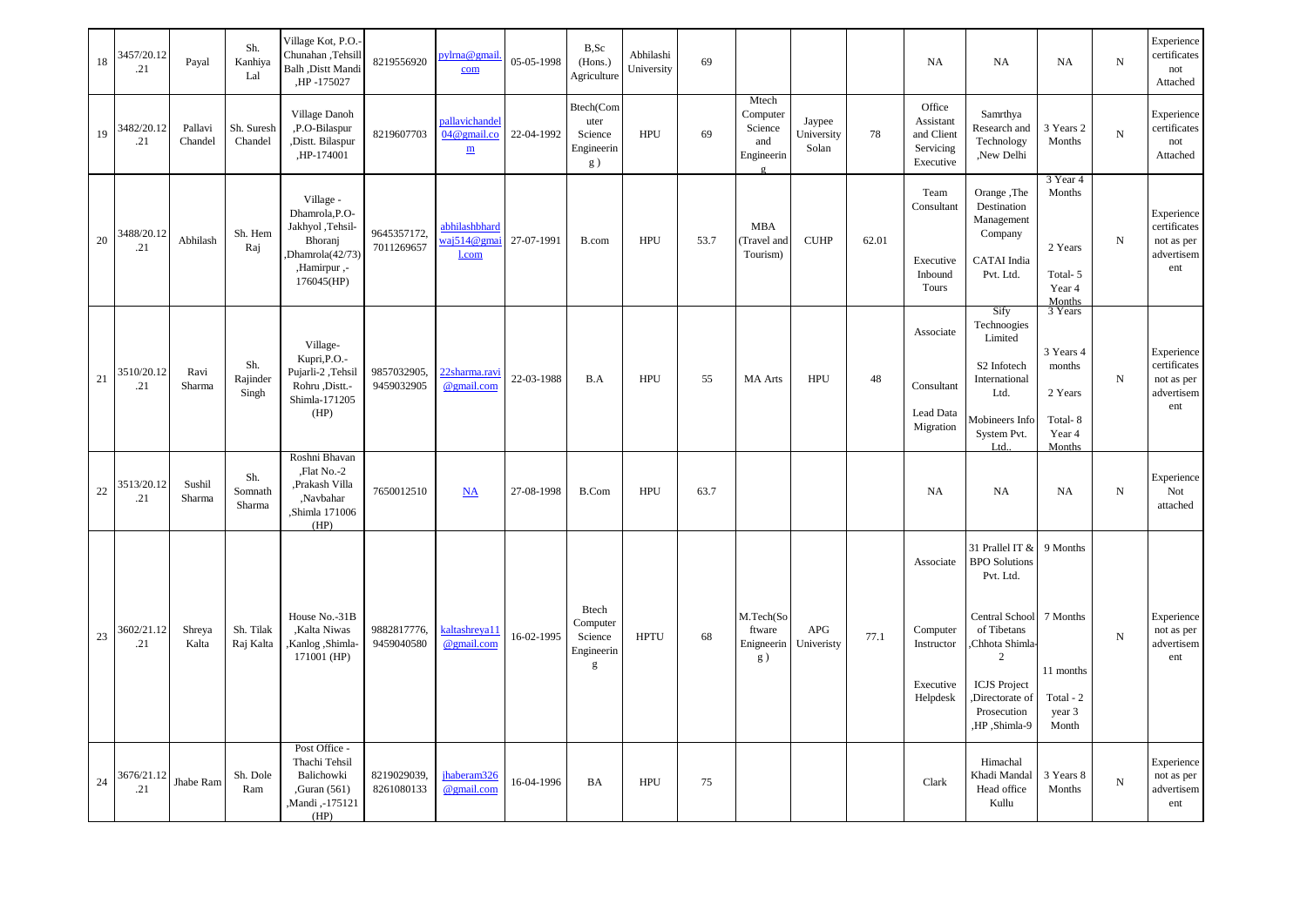| 25 | 3677/21.12<br>.21   | Sunil<br>Kumar     | Sh. Netar<br>Singh           | Village - Behna<br>,P.O.-<br>Jamni, Tehsil -<br>Sarkaghat , Distt-<br>Mandi (HP)-<br>175049 | 9418933559,<br>8580590463 | kumarsunil948<br>4@gmail.com                                 | 30-06-1991 | BA                             | <b>HPU</b>           | 49.3 |                          |                         |       | Multi<br>Tasking<br>Staff<br>Field<br>Assistant                          | Regional<br>Ayurveda<br>Research<br>Institute for<br>Nutritional<br>Disorders<br>Under the<br><b>Tribal Health</b><br>Care Research<br>Programme<br>G.B Pant<br>National<br>Institute of<br>Himalyan<br>Environment &<br>Sustainable<br>Development | 10 Months<br>2 Years<br>Total-2<br>Year 10<br>months              | ${\bf N}$  | Experience<br>not as per<br>advertisem<br>ent |
|----|---------------------|--------------------|------------------------------|---------------------------------------------------------------------------------------------|---------------------------|--------------------------------------------------------------|------------|--------------------------------|----------------------|------|--------------------------|-------------------------|-------|--------------------------------------------------------------------------|-----------------------------------------------------------------------------------------------------------------------------------------------------------------------------------------------------------------------------------------------------|-------------------------------------------------------------------|------------|-----------------------------------------------|
| 26 | 3679/21.12<br>.21   | Sahil<br>Thakur    | Sh.<br>Kashmir<br>Singh      | Village Salon(74)<br>,Marhi,Tehsil-<br>Dharampur ,Distt<br>_Mandi -175050<br>(HP)           | 7018313609                | sahilthakur692<br>$27@$ gmail.co<br>$\underline{\textbf{m}}$ | 05-11-1999 | <b>BSc</b><br>Horticultur<br>e | YSP UHF<br>Nauni     | 75.4 |                          |                         |       | NA                                                                       | <b>NA</b>                                                                                                                                                                                                                                           | <b>NA</b>                                                         | $_{\rm N}$ | Experience<br>NA                              |
| 27 | 3680/21.12<br>.21   | Sandesh<br>Chauhan | Sh. Bhim<br>Singh            | V.P.O -Mahadev<br>Tehsil-<br>Sundernagar<br>,Distt.-Mandi -<br>175018 (HP)                  | 7018445283,<br>9816129019 | chauhansandes<br>$1392$ @gmail.c<br>$om$                     | 05-01-1992 | BA                             | <b>HPU</b><br>Shimla | 55.3 | <b>MBA</b><br><b>HRM</b> | <b>HPTU</b><br>Hamirpur | 64.72 | Sales<br>Executive<br><b>HR</b> Assistant<br>Patient Care<br>Coordinator | M/s Magma<br>Autolinks Pvt.<br>LTd Mandi<br>Competent<br>Automobiles<br>Co. Ltd<br>Team Lease<br>Digital                                                                                                                                            | 6 Months<br>2 Years<br>8 Months<br>Total - 3<br>years 2<br>Months | ${\bf N}$  | Experience<br>not as per<br>advertisem<br>ent |
| 28 | 4008/21.12<br>.21   | Aakriti<br>Thakur  | Sh. Sohan<br>Singh<br>Thakur | Village & P.O<br>Panesh<br>$(12/113)$ , Tehsil<br>Shimla Rural<br>,Shimla-171011<br>(HP)    | 7018697894                | aakritithakur1<br>995@gmail.co<br>$\underline{\textbf{m}}$   | 01-06-1995 | <b>Bsc</b><br>Agriculture      | PTU                  | 60   |                          |                         |       | Project<br>Assistant<br>Lab<br>Technicican                               | Himalayan<br>Forest<br>Research<br>nstitute Shimla<br>Indian<br>Agriculture<br>Research<br><b>Institute Shimla</b>                                                                                                                                  | 5 Months                                                          | ${\bf N}$  | Experience<br>not as per<br>advertisem<br>ent |
| 29 | 4272/23.12<br>.21   | Mohit<br>Sharma    | Bhupender<br>Pal             | Village-<br>Pangna(201)<br>,Tehsil -Karsog<br>,Distt.-Mandi<br>$(HP) - 175046$              | 7807507007                | mohit_upmany<br>u@yahoo.com                                  | 12-01-1993 | <b>BCA</b>                     | <b>LPU</b>           | 72   |                          |                         |       | Credit<br>Officer                                                        | AU Small<br>Finance Bank                                                                                                                                                                                                                            | 2 Years                                                           | ${\bf N}$  | Experience<br>not as per<br>advertisem<br>ent |
| 30 | 4273/23.12<br>.21   | Pooja<br>Thakur    | Mohan<br>Singh<br>Thakur     | Thakur Niwas<br>Sector -3 New<br>Shimla Near JCB<br>School Shimla -9                        |                           | 88941-92095 <u>Purgamman Miller</u>                          | 16.03.1992 | B.A                            | HPU                  | 46   |                          |                         |       | Social<br>Worker                                                         | child helpline<br>1098                                                                                                                                                                                                                              | 4 year                                                            | N          | Experience<br>not as per<br>advertisem<br>ent |
| 31 | 4274/23.12<br>.2021 |                    | Mam Raj Tara Chand           | VPO Jakhanu<br>Tehsil Shillai<br>Sirmour-173027                                             | 80917-67128               | mamrajthakur6<br>9@gmail.com                                 | 26.12.195  | B.A                            | HPU                  | 72   | M.A                      | <b>HPU</b>              | 65    | Ayushman<br>Mitr                                                         | Ayushman<br>Bharat                                                                                                                                                                                                                                  | 1 year 1<br>month                                                 | ${\bf N}$  | Experience<br>not as per<br>advertisem<br>ent |
| 32 | 4276/23.12<br>.2021 | Manisha<br>Thakur  |                              | Vill. Nehra PO<br>Tek Chand Rajhana Tehsil &<br>Distt. Shimla-9                             | 80917-89439               | nt6463401@g<br>mail.com                                      | 13.04.1995 | B.Com                          | <b>HPU</b>           | 73   | PGDCA                    | HPU                     | 68    | Accountant-<br>cum-DEO                                                   | <b>HP</b> State Audit<br>unit                                                                                                                                                                                                                       | 1 Year 11<br>months                                               | ${\bf N}$  | Experience<br>not as per<br>advertisem<br>ent |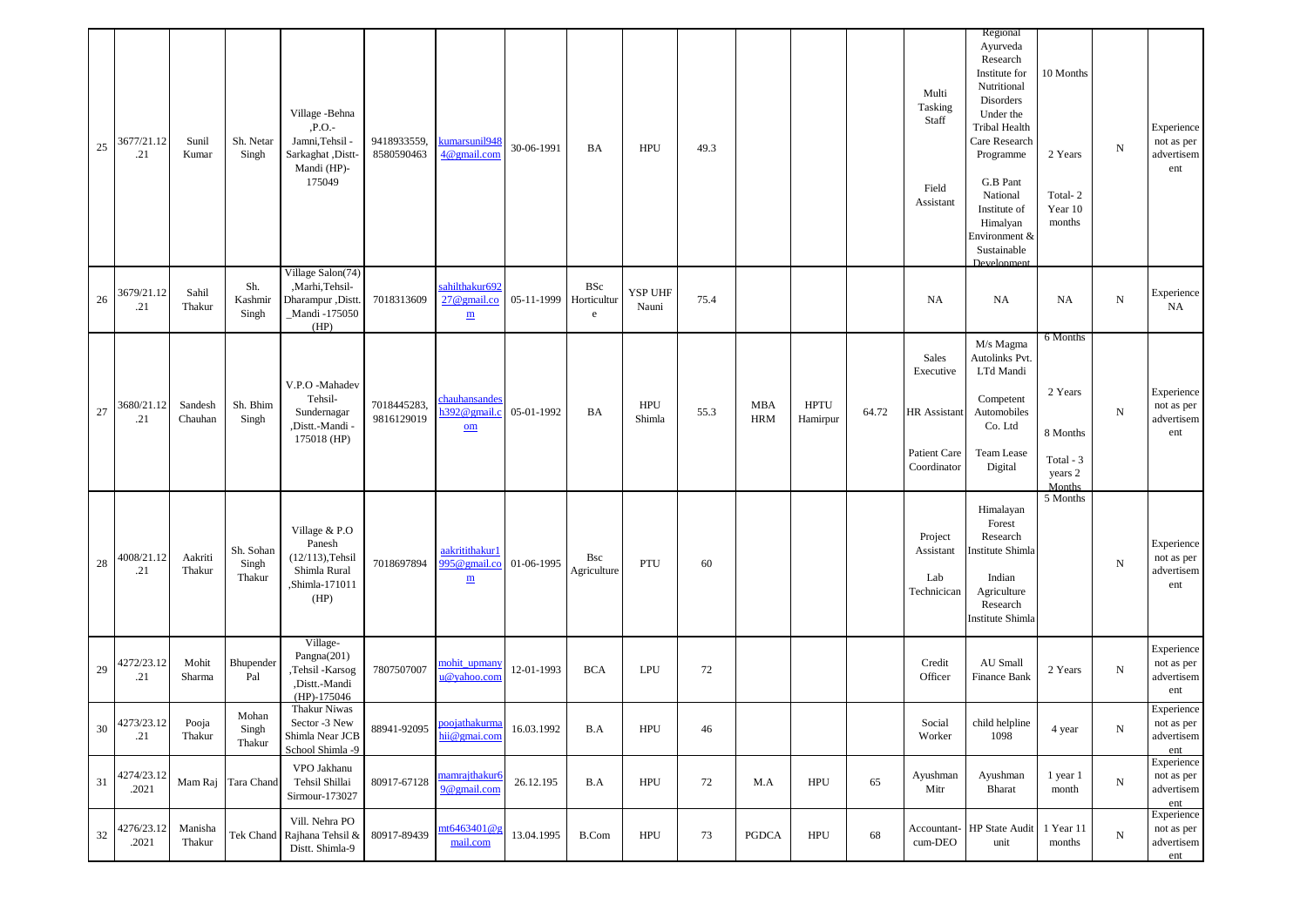| 33 | 4277/23.12<br>.2021  | Rajinder<br>Kumar | Shankar<br>Dass                   | VPO Ghasni<br>Tehsil Tikkar<br>Shimla-171203                                               | 82194-62004               | ajmista@gmai<br>1.com                                   | 06.07.1987 | B.A                                           | <b>HPU</b>                                 | 56          | M.A                 | <b>HPU</b>                    | 47    | Faculty<br>Member                  | NIIT Rampur<br>Center                                                               | 2 year 1<br>Months  | ${\bf N}$  | Experience<br>not as per<br>advertisem<br>ent |
|----|----------------------|-------------------|-----------------------------------|--------------------------------------------------------------------------------------------|---------------------------|---------------------------------------------------------|------------|-----------------------------------------------|--------------------------------------------|-------------|---------------------|-------------------------------|-------|------------------------------------|-------------------------------------------------------------------------------------|---------------------|------------|-----------------------------------------------|
| 34 | 4278/23.12<br>.2021  | Neelam<br>Chauhan | Sampuran<br>Chand                 | Vill. Kharka PO<br>Bhadyuni Tehsil<br>& Distt. Kullu<br>175102                             | 94597-17324               | akdkharka@G<br>mail.com                                 | 23.12.1992 | B.com                                         | <b>HPU</b>                                 | 72          | M.Com               | <b>HPU</b>                    | 60    | $\sim$                             |                                                                                     |                     | ${\bf N}$  | Experience<br>not as per<br>advertisem<br>ent |
| 35 | 4279/23.12<br>.2021  | Ranjana<br>Kumari | Sh. Bhoop<br>Singh                | Ward No.-6, Near<br>Police Station<br>,Rajgarh, Sirmaur<br>$, -173101$ (HP)                | 7018900911                | ranjnashamaik<br>1995@gmail.c<br>$om$                   | 01-04-1996 | BSc.<br>Economic                              | Eternal<br>University<br><b>Baru Sahib</b> | 54.08       | MA<br>Economics     | HPU                           | 57.08 |                                    |                                                                                     |                     | ${\rm N}$  | Experience<br>not as per<br>advertisem<br>ent |
| 36 | 1280/23.12<br>.2021  | Sharma            | Karun Dutt Sh. Jai Dutt<br>Sharma | Village-<br>Thanga, P.O.-<br>Devena, Tehsil-<br>Nohra .Distt.<br>Sirmaur -173104<br>(HP)   | 8219758394                | karunsharma3<br>@gmail.com                              | 01-07-1991 | <b>Btech</b><br>Mechanical<br>Engineerin<br>g | PTU                                        | 74          |                     |                               |       | Junior<br>Engineeer                | <b>PPC</b><br>department<br>under<br>Conceptindustr<br>ies                          | 2 years 9<br>months | ${\bf N}$  | Experience<br>not as per<br>advertisem<br>ent |
| 37 | 4281/23.12<br>.2021  | Naresh<br>Kumar   | Sh. Ratan<br>Lal                  | V.P.O- Bhangrotu<br>,Tehsil<br>Balh, Distt.-Mandi<br>,175021(HP)                           | 9816923526,<br>9459327526 | nkdhiman83@<br>gmail.com                                | 06-04-1983 | <b>BA</b>                                     | <b>HPU</b>                                 | 44.3        |                     |                               |       | Lab<br>Assistant in<br>Civil Dept. | Abhilashi<br>University                                                             | 3 Years             | ${\bf N}$  | Experience<br>not as per<br>advertisem<br>ent |
| 38 | 1282/23.12<br>.2021  | Mahender<br>Kumar | Sh.<br>Kamlesh<br>Kumar           | Yashodha<br>Building, Near<br>Horticulture<br>Lab, Rajahana<br>Shima-171009                | 8353096756                | mahendershar<br>ma897@gmail 21-07-1993<br>.com          |            | B.Com                                         | <b>HPU</b>                                 | 58.23       | M.Com               | HPU                           | 61.14 |                                    |                                                                                     |                     | ${\rm N}$  | Experience<br>not as per<br>advertisem<br>ent |
| 39 | 4283/23.12<br>.2021  | Susheel<br>Kumar  | Sh. Kumbh<br>Dass                 | Village -jajhar<br>$, P.O-$<br>Ghatoo, Tehsil-<br>Nirmand, Distt-<br>Kullu -172023<br>(HP) | 8894098348                | sumryhmltn@g<br>mail.com                                | 06-03-1993 | <b>BBA</b>                                    | IK Gujral<br>P.T.U                         | 68          |                     |                               |       | Ward<br>Facilitator                | JICA (japan<br>International<br>Cooperation<br>Agency)                              | 1 Year 4<br>months  | ${\bf N}$  | Experience<br>not as per<br>advertisem<br>ent |
| 40 | 4284/23.12<br>.2021  | Heena             | Sh. Rajik<br>Mohamma<br>d         | Rana<br>Niwas, Lower<br>Khalini ,Shimla -<br>171009(HP)                                    | 7018852609                | k9459156597<br>@gmaol.com                               | 03-11-1997 | B.com                                         | <b>HPU</b>                                 | $B + grade$ |                     |                               |       | Accountant                         | Harpreet<br>Communicatio<br>$\rm ns$                                                | 1 year              | ${\bf N}$  | Experience<br>not as per<br>advertisem<br>ent |
| 41 | 4286/23.12<br>.2021  | Chandan<br>Dogra  | <b>Inder Singh</b>                | Vill. Chhatter PO<br>Jugahan Tehsil<br>Sundarnagar,<br>Mandi-175002                        | 76763-10118               | shubhamdogra<br>48@gmail.co<br>$\underline{\textbf{m}}$ | 08.03.96   | <b>B.Tech</b><br>Civil Eng.                   | <b>HPTU</b>                                | 53          |                     |                               |       | Civil<br>Engineer                  | Jam Jam<br>Construction<br>Co. Ltd                                                  | 3 year              | ${\bf N}$  | Experience<br>not as per<br>advertisem<br>ent |
| 42 | 1287/23.12<br>.20211 | Shubham<br>Dogra  | <b>Inder SIngh</b>                | Vill. Chhatter PO<br>Jugahan Tehsil<br>Sundarnagar,<br>Mandi-175002                        | 98825-54266               | shubhamdogra<br>48@gmail.co<br>$\underline{\textbf{m}}$ | 20.08.97   | <b>B.Tech</b><br>Civil Eng.                   | <b>HPTU</b>                                | 55          |                     |                               |       | Site<br>Engineer                   | Jam Jam<br>Construction<br>Co. Ltd                                                  | 2 year              | ${\bf N}$  | Experience<br>not as per<br>advertisem<br>ent |
| 43 | 4288/23.12<br>.2021  | Jaya<br>Pradha    | Bahadur<br>Singh<br>Chauhan       | Vill Chanaldi PO<br>Gahidhar Tehsil<br>Banjar Kullu-<br>175123                             | 70183-17269               | jcjayaprada76<br>@gmail.com                             | 02.07.96   | B.Sc Agr.                                     | <b>CSK</b><br>Palampur                     | 71          |                     |                               |       | Project<br>Cordinator              | Himalayan<br>organization<br>for organic<br>agri. Product.<br>Research and<br>Deve. | 1 Year 5<br>Months  | ${\bf N}$  | Experience<br>not as per<br>advertisem<br>ent |
| 44 | 4289/23.12<br>.2021  | Sachin<br>Sharma  | Surender<br>Kuamr<br>sharma       | H. No-19 tipper<br>upperala 29/3<br>Tehsil Badsar<br>Hamirpur-174312                       | 86298-26421               | schnshrma94<br>@gmail.com                               | 01.07.94   | B. Tech<br>Bio Tech.                          | JP<br>University                           | 73          | M. Tech             | Jaypee<br>University<br>Solan | 73    | Intern                             | Dabaur India                                                                        | 4 months            | $_{\rm N}$ | Experience<br>not as per<br>advertisem<br>ent |
| 45 | 4290/23.12<br>.2021  | Hans Raj          | Hari Singh                        | Vill. Mura PO<br>Guran Tehsil<br>Balichoki Mandi-<br>175121                                | 70183-07748               | hansraj419@g<br>mail.com                                | 12.12.76   | B.A                                           | HPU                                        | 52          | M.A Pol.<br>Science | <b>HPU</b>                    | 55    | Nil                                | Nil                                                                                 | 3 months            | ${\bf N}$  | Experience<br>not as per<br>advertisem<br>ent |